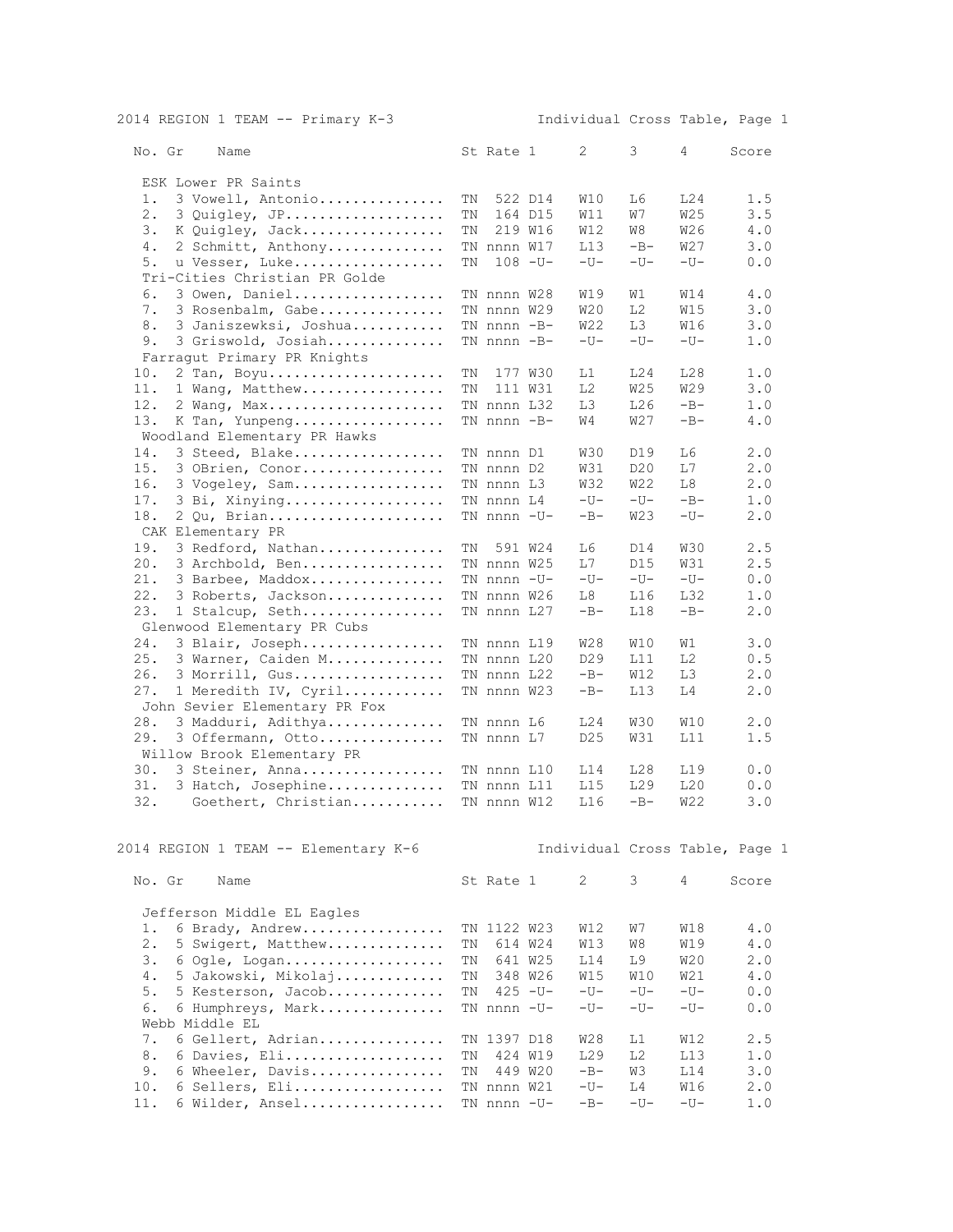| ESK Lower EL Saints                                                |    |                |             |                 |            |                 |                                       |  |
|--------------------------------------------------------------------|----|----------------|-------------|-----------------|------------|-----------------|---------------------------------------|--|
| 12.<br>5 Vowell, Jose                                              | ΤN |                | 848 W32     | L1              | W28        | IJ7             | 2.0                                   |  |
| 13.<br>5 Rhea, Austin                                              | ΤN |                | 743 W33     | L <sub>2</sub>  | W29        | W8              | 3.0                                   |  |
| 14.<br>5 Spates, Phil                                              | ΤN |                | 689 W34     | WЗ              | $-B-$      | W9              | $4\;.0$                               |  |
| 15.<br>5 Quigley, Meg                                              | ΤN |                | $139 - B -$ | L4              | $-U-$      | $-U-$           | 1.0                                   |  |
| 16.<br>5 Jolley, Eliot                                             | TN |                | $539 - U -$ | $-U-$           | $-B-$      | L10             | 1.0                                   |  |
| 17.<br>3 Vowell, Antonio                                           | ΤN |                | $522 - U -$ | $-U-$           | $-U-$      | $-U-$           | 0.0                                   |  |
| CAK Elementary EL                                                  |    |                |             |                 |            |                 |                                       |  |
| 18.<br>4 Nath, Ellie                                               |    | TN 1026 D7     |             | $-B-$           | W23        | L1              | 2.5                                   |  |
| 19.<br>4 Tedford, Luke                                             | ΤN | 397 L8         |             | $-B-$           | W24        | L <sub>2</sub>  | 2.0                                   |  |
| 20.<br>4 Tu, Gracia                                                | ΤN | 369 L9         |             | $-B-$           | L25        | LЗ              | 1.0                                   |  |
| 21.<br>4 Newton, Matthew                                           |    | TN nnnn L10    |             | $-U-$           | $-U-$      | L4              | 0.0                                   |  |
| 22.<br>4 Yates, Henry                                              |    | TN nnnn -U-    |             | $-B-$           | W27        | $-U-$           | 2.0                                   |  |
| Tri-Cities Christian EL Golde                                      |    |                |             |                 |            |                 |                                       |  |
| 23.<br>5 Garrett, Sean                                             |    | TN nnnn L1     |             | W32             | L18        | $-B-$           | 2.0                                   |  |
| 24.<br>4 Walker, Sean                                              |    | TN nnnn L2     |             | L33             | L19        | $-B-$           | 1.0                                   |  |
| 25.<br>4 Beverly, Michael                                          |    | TN nnnn L3     |             | W34             | W20        | $-B-$           | 3.0                                   |  |
| 26.                                                                |    |                |             | $-U-$           | $-U-$      | $-U-$           |                                       |  |
| 4 Isner, Emma                                                      |    | TN nnnn L4     |             |                 |            |                 | 0.0                                   |  |
| 27.<br>5 Janiszewksi, Noah                                         |    | TN nnnn -U-    |             | $-B-$           | L22        | $-B-$           | 2.0                                   |  |
| Woodland Elementary EL Hawks                                       |    |                |             |                 |            |                 |                                       |  |
| 28.<br>4 Li, Kevin                                                 | TN |                | $685 - B -$ | L7              | L12        | <b>W32</b>      | 2.0                                   |  |
| 29.<br>4 Mohr, Jessica                                             |    | TN $nnnn - B-$ |             | W8              | L13        | D33             | 2.5                                   |  |
| 30.<br>4 Ford, Isaac                                               |    | TN nnnn -B-    |             | $-U-$           | $-U-$      | $-U-$           | 1.0                                   |  |
| Willow Brook Elementary EL                                         |    |                |             |                 |            |                 |                                       |  |
| 31.<br>4 Mercado-Valdez, Josh                                      |    | TN nnnn -U-    |             | $-U-$           | $-U-$      | $-U-$           | 0.0                                   |  |
| 32.<br>4 Lloyd, Jack                                               |    | TN nnnn L12    |             | L23             | $-B-$      | L28             | 1.0                                   |  |
| 33.<br>4 Mullins, Caleb                                            |    | TN nnnn L13    |             | W24             | $-B-$      | D <sub>29</sub> | 2.5                                   |  |
|                                                                    |    | TN nnnn L14    |             |                 |            |                 |                                       |  |
| 34.<br>4 Gaugler, Madison<br>2014 REGION 1 TEAM -- Junior High K-9 |    |                |             | L <sub>25</sub> | $-B-$      | $-B-$           | 2.0<br>Individual Cross Table, Page 1 |  |
| No. Gr<br>Name                                                     |    | St Rate 1      |             | 2               | 3          | 4               | Score                                 |  |
| Farragut Middle JH                                                 |    |                |             |                 |            |                 |                                       |  |
| 6 Chen, Forest<br>1.                                               |    | TN 1863 W7     |             | D12             | W18        | W29             | 3.5                                   |  |
| 2.<br>7 Chen, Kevin                                                |    | TN 1654 D8     |             | L13             | W19        | <b>W30</b>      | 2.5                                   |  |
| 3.<br>6 Wang, Kevin                                                |    | TN 1563 W10    |             | W14             | W20        | W31             | 4.0                                   |  |
| 4.<br>7 Hong, William                                              |    | TN 1233 -U-    |             | W15             | $-U-$      | $-U-$           | 1.0                                   |  |
| 5.<br>8 Perumalla, Abhinav                                         |    | TN 1214 W11    |             | $-U-$           | W21        | <b>W32</b>      | 3.0                                   |  |
|                                                                    |    |                |             |                 |            |                 |                                       |  |
| Webb Upper JH Spartans<br>6.                                       |    |                |             | $-U-$           | $-U-$      | L12             | 0.0                                   |  |
| 9 Behling, Alex<br>7.                                              |    | TN nnnn -U-    |             | W33             | W23        | L13             | 2.0                                   |  |
| 9 Read, Sean                                                       |    | TN 1175 L1     |             |                 |            |                 |                                       |  |
| 8.<br>9 Bell, Tolson                                               | ΤN | 943 D2         |             | W34             | <b>W25</b> | W14             | 3.5                                   |  |
| 9 Wheeler, Hugh<br>9.                                              | ΤN | $528 - U -$    |             | W35             | W26        | W15             | 3.0                                   |  |
| 10.<br>9 Wirthwein, Braeden                                        |    | TN nnnn L3     |             | L36             | $-U-$      | $-U-$           | 0.0                                   |  |
| 11.<br>9 Suresh, Urmila<br>Jefferson Middle JH Eagles              | ΤN | 137 L5         |             | $-U-$           | W28        | $-U-$           | 1.0                                   |  |
| 12.<br>7 Brady, Ethan                                              |    | TN 1262 W33    |             | D1              | W29        | W6              | 3.5                                   |  |
| 13.<br>8 Chan, Andrew                                              |    | TN 1256 W34    |             | W2              | D30        | W7              | 3.5                                   |  |
| 14.                                                                |    | TN 1089 W35    |             | LЗ              | L31        | L8              | 1.0                                   |  |
| 8 Replogle, Craig<br>15.                                           | ΤN |                | 620 D36     | L4              | W32        | L9              | 1.5                                   |  |
| 8 McGhee, Carson<br>16.                                            | ΤN |                |             | $-U-$           | $-U-$      | $-U-$           | 0.0                                   |  |
| 8 Burdick, Bronson                                                 |    |                | $635 - U -$ |                 |            |                 |                                       |  |
| 17.<br>7 Moon, Kenny                                               | ΤN |                | $812 - U -$ | $-U-$           | $-U-$      | $-U-$           | 0.0                                   |  |
| CAK Middle JH                                                      |    |                |             |                 |            |                 |                                       |  |
| 18.<br>8 Swanger, Matthew                                          |    | TN 1504 W23    |             | W29             | L1         | W38             | 3.0                                   |  |
| 19.<br>6 Green III, Johney                                         |    | TN 1057 W24    |             | L30             | L2         | W39             | 2.0                                   |  |
| 20.<br>7 Swanger, Kevin                                            |    | TN 1006 W25    |             | W31             | LЗ         | W40             | 3.0                                   |  |
| 21.<br>8 Toro, Joseph                                              |    | TN nnnn L26    |             | $-U-$           | L5         | $-U-$           | 0.0                                   |  |
| 22.<br>6 Hunt, Logan                                               | ΤN |                | $386 - U -$ | L32             | $-U-$      | D41             | 0.5                                   |  |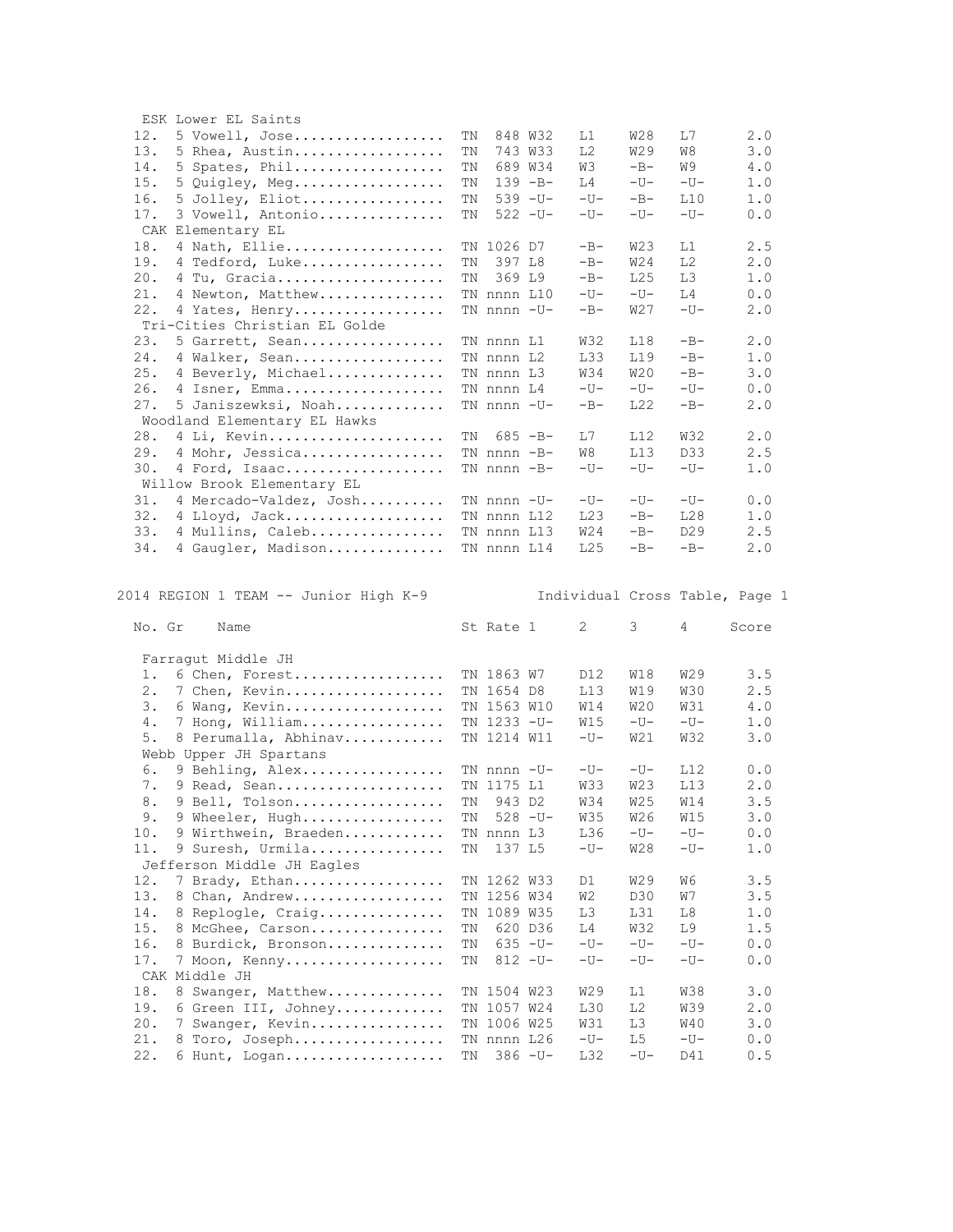| Webb Middle JH Trojans                 |    |             |                    |                  |                 |                 |                                |
|----------------------------------------|----|-------------|--------------------|------------------|-----------------|-----------------|--------------------------------|
| 23.<br>7 Perkinson III, Fred           | ΤN |             | 810 L18            | D38              | L7              | W33             | 1.5                            |
| 24.<br>8 Davies, Evan                  | ΤN |             | 425 L19            | <b>W39</b>       | $-U-$           | W34             | 2.0                            |
| 25.<br>7 Altawil, Mark                 |    | TN nnnn L20 |                    | $-U-$            | L8              | <b>W35</b>      | 1.0                            |
| 26.<br>7 Wilder, Marcel                | TN |             | 697 W21            | W40              | I.9             | L36             | 2.0                            |
| 27.<br>8 Hatmaker, Ben                 |    | TN nnnn -U- |                    | L41              | $-U-$           | $-U-$           | 0.0                            |
| 28.<br>7 Gilliam, Xen                  |    | TN nnnn -U- |                    | $-U-$            | L11             | $-U-$           | 0.0                            |
| Cedar Springs Home JH                  |    |             |                    |                  |                 |                 |                                |
| 29.<br>8 Daniel (DJ) Roberts           | ΤN |             | 976 W38            | L18              | L12             | L1              | 1.0                            |
| 30.                                    | ΤN |             |                    |                  |                 | L2              | 2.5                            |
| 3 Roberts, Gabriel                     |    |             | 847 W39<br>523 W40 | W19              | D13             |                 |                                |
| 31.<br>7 Sharpe, Lily                  | ΤN |             |                    | L20              | W14             | L3              | 2.0                            |
| 32.<br>8 Jordan, Daniel                | ΤN |             | 191 W41            | W22              | L15             | L5              | 2.0                            |
| Tri-Cities Christian JH Golde          |    |             |                    |                  |                 |                 |                                |
| 33.<br>8 Harr, Jacob                   |    | TN nnnn L12 |                    | L7               | L38             | L23             | 0.0                            |
| 34.<br>6 Walker, Daniel                |    | TN nnnn L13 |                    | L8               | L39             | L24             | 0.0                            |
| 35.<br>5 Holmes, Aaron                 |    | TN nnnn L14 |                    | L9               | <b>W40</b>      | L25             | 1.0                            |
| 36.<br>5 Presson, Cole                 |    | TN nnnn D15 |                    | W10              | W41             | W26             | 3.5                            |
| Alcoa Middle JH Battling Bish          |    |             |                    |                  |                 |                 |                                |
| 37.<br>8 Marsh, Hunter                 |    | TN 1652 -U- |                    | $-U-$            | $-U-$           | $-U-$           | 0.0                            |
| 38.<br>8 Haynes, Dylan                 |    | TN nnnn L29 |                    | D <sub>2</sub> 3 | W33             | L18             | 1.5                            |
| 39.<br>7 Haynes, Jesse                 | ΤN |             | 546 L30            | L24              | W34             | L19             | 1.0                            |
| 40.<br>7 Wilson, Trevor                |    | TN nnnn L31 |                    | L26              | L35             | L20             | 0.0                            |
| 41.<br>7 Clarke, Dylan                 |    | TN nnnn L32 |                    | W27              | L36             | D <sub>22</sub> | 1.5                            |
|                                        |    |             |                    |                  |                 |                 |                                |
|                                        |    |             |                    |                  |                 |                 |                                |
| 2014 REGION 1 TEAM -- High School K-12 |    |             |                    |                  |                 |                 | Individual Cross Table, Page 1 |
| No. Gr<br>Name                         |    | St Rate 1   |                    | 2                | 3               | 4               | Score                          |
|                                        |    |             |                    |                  |                 |                 |                                |
| Farragut High HS                       |    |             |                    |                  |                 |                 |                                |
| 1. 11 Fu, Jason                        |    | TN 1811 -U- |                    | $-U-$            | W27             | D11             | 1.5                            |
| 2. 10 Hong, Kevin                      |    | TN 1616 W7  |                    | D17              | $-U-$           | D12             | 2.0                            |
| 3. 12 Blue, Charles                    |    | TN 1308 W8  |                    | W18              | W28             | D13             | 3.5                            |
| 4. 11 Smith, Kai                       |    | TN 1196 W9  |                    | W19              | $-U-$           | $-U-$           | 2.0                            |
| 5.<br>$9$ Joo, Abraham                 |    | TN 1181 W10 |                    | W20              | W <sub>29</sub> | $-U-$           | 3.0                            |
|                                        |    | TN 1291 -U- |                    | $-U-$            | $-B-$           | W16             | 2.0                            |
| 6. 11 Perumalla, Aniruddha             |    |             |                    |                  |                 |                 |                                |
| Sullivan South High HS Rebels          |    |             |                    |                  |                 |                 |                                |
| 7. 12 Cox, Wes                         | ΤN | 875 L2      |                    | $-B-$            | L31             | W21             | 2.0                            |
| 8. 12 Hiester, Luke                    |    | TN nnnn L3  |                    | $-B-$            | W32             | L22             | 2.0                            |
| 9. 12 Law, Robert                      |    | TN nnnn L4  |                    | $-B-$            | W33             | L23             | 2.0                            |
| 10.<br>9 Charlton, David               |    | TN nnnn L5  |                    | $-B-$            | W34             | <b>W25</b>      | 3.0                            |
| Webb Upper HS Spartans                 |    |             |                    |                  |                 |                 |                                |
| 11. 11 Wadhawan, Sanchit               |    | TN 1640 W35 |                    | D27              | L17             | D1              | 2.0                            |
| 12. 12 Baerman, Elliot                 |    | TN 1331 W36 |                    | L28              | W18             | D <sub>2</sub>  | 2.5                            |
| 13. 11 Gellert, Isabel                 |    | TN 1320 W37 |                    | L29              | W19             | D3              | 2.5                            |
| 14. 12 Martin, Samir                   | ΤN |             | $772 - U -$        | $-U-$            | $-U-$           | $-U-$           | 0.0                            |
| 15. 11 Wittig, Elo                     |    | TN 1130 -U- |                    | $-U-$            | $-U-$           | $-U-$           | 0.0                            |
| 16. 10 Wilder, Russell                 | ΤN |             | 737 W38            | $-B-$            | W20             | L6              | 3.0                            |
| Cedar Springs Home HS                  |    |             |                    |                  |                 |                 |                                |
| 17. 11 Sharpe, Kyle Andrew             |    | TN 1855 W21 |                    | D <sub>2</sub>   | W11             | W27             | 3.5                            |
| 11 Roberts, David<br>18.               | ΤN |             | 864 W22            | LЗ               | L12             | D <sub>28</sub> | 1.5                            |
| 19. 11 Jordan, Britton                 | ΤN |             | 851 D23            | L4               | L13             | W29             | 1.5                            |
| 20. 10 Roberts, Barak                  | ΤN |             | 751 L25            | L5               | L16             | $-B-$           | 1.0                            |
| Bearden High HS Bulldogs               |    |             |                    |                  |                 |                 |                                |
| 21. 12 Williams, Jacob                 |    | TN nnnn L17 |                    | L31              | $-B-$           | L7              | 1.0                            |
|                                        |    | TN nnnn L18 |                    | <b>W32</b>       | $-B-$           | W8              | 3.0                            |
| 22. 12 Ghatak, Matt                    |    |             |                    |                  |                 |                 |                                |
| 23. 12 Dar, Faaez                      |    | TN nnnn D19 |                    | <b>W33</b>       | $-B-$           | W9              | 3.5                            |
| 24. 12 Stafford, Seth                  |    | TN nnnn -U- |                    | $-U-$            | $-U-$           | $-U-$           | 0.0                            |
| 25. 12 Board, Chase                    | ΤN |             | 489 W20            | L34              | $-B-$           | L10             | 2.0                            |